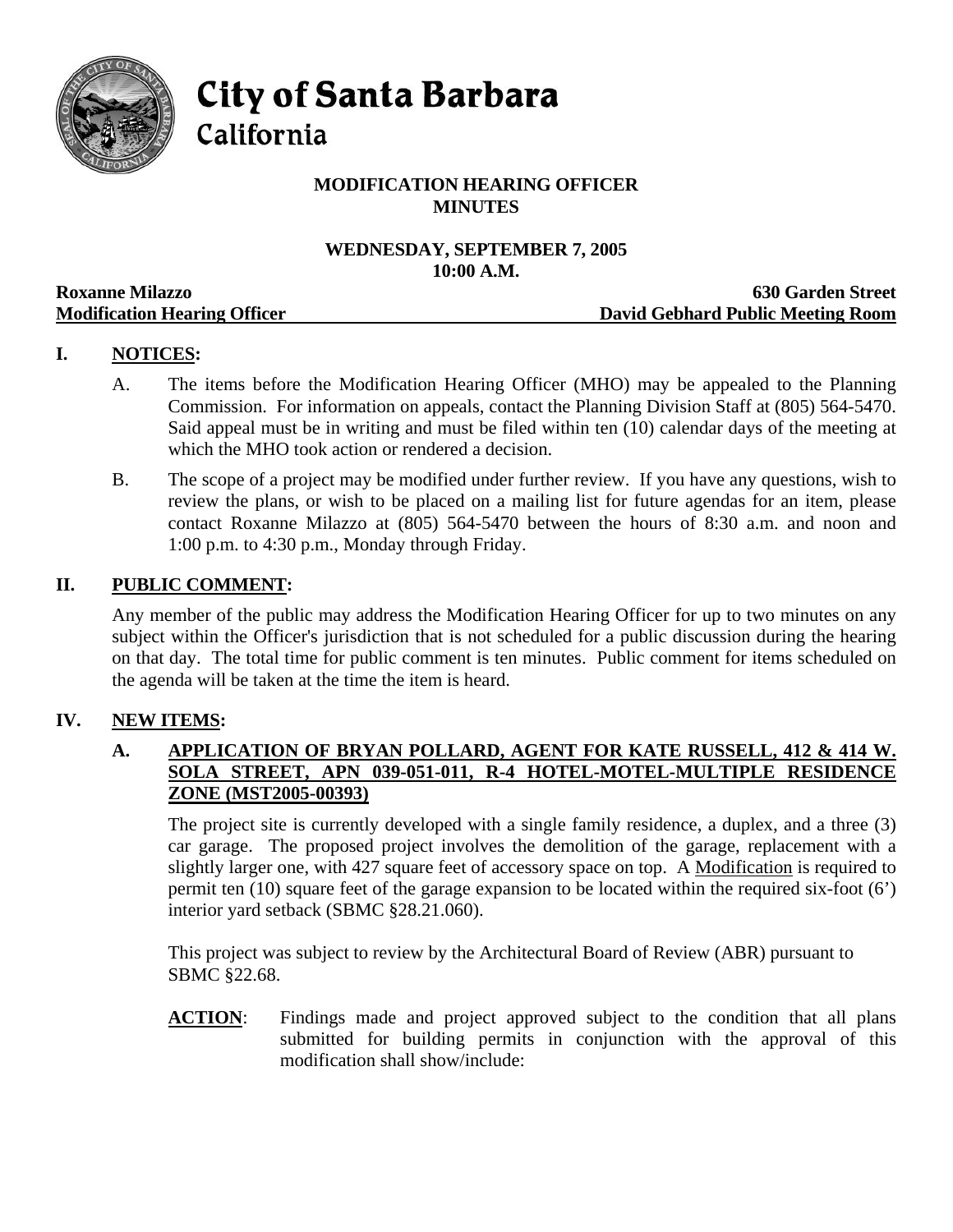- 1. The new garage maintaining the existing one-foot (1') interior yard setback.
- 2. A survey to verify that all construction (including eaves) is located on the subject site.
- 3. The Architectural Board of Review's approval for the removal of the Camphor Tree.
- 4. Removal of the existing driveway and curb cut located on the south side of the property. Replacement with a City approved curb will be required.

Prior to issuance of any building permits in conjunction with the approval of this modification, the owner(s) shall record a Zoning Compliance Declaration.

### **B. APPLICATION OF ON DESIGN ARCHITECTS, AGENT FOR SERGIO MICHEL, 232 VISTA DE LA CUMBRE, APN 053-092-014, E-3 ONE-FAMILY RESIDENCE/SD-2 SPECIAL DISTRICT OVERLAY ZONES (MST2004-00272)**

The project site is currently developed with a single family residence and carport. The proposed project involves demolition of the carport and the construction of a two-car tandem garage with storage at the rear. A Modification is required to permit a reduction in the required five-foot  $(5')$ separation between the residence and any accessory structure (SBMC §28.04.020).

This project was subject to review by the Architectural Board of Review (ABR) pursuant to SBMC §22.68.

**ACTION**: Findings made and project approved subject to the condition that all plans submitted for building permits in conjunction with the approval of this modification shall show the building separation at a minimum of three-feet (3').

### **C. APPLICATION OF ROBERT STAMPS, AGENT FOR WILLIE ROWAN, 1321 E. GUTIERREZ STREET, APN 031-391-017, R-2 TWO-FAMILY RESIDENCE ZONE MST2005-00538)**

The project site is currently developed with a single family residence and garage. The proposed project involves a 376 square foot first floor addition to the residence. A Modification is required to permit the addition to reduce the required open yard area (SBMC §28.18.060).

**ACTION:** Findings made and project approved subject to the condition that all plans submitted for building permits in conjunction with the approval of this modification shall show the remaining open yard area being maintained at 977 square feet.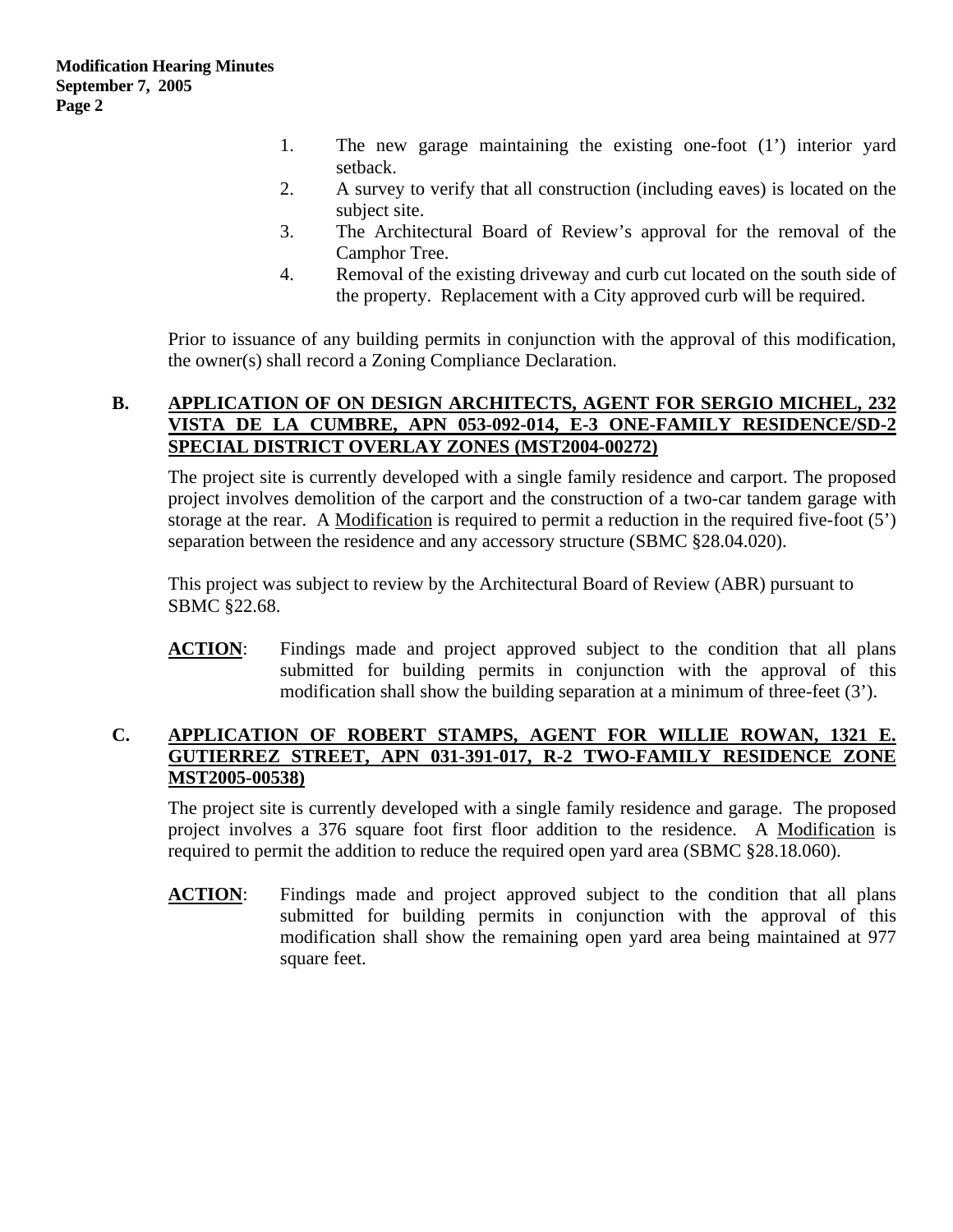#### **D. APPLICATION OF JOSE ESPARZA, AGENT FOR ROSA EVANGELISTA, 610 SUTTON AVENUE, APN 037-061-011, R-3 MULTIPLE FAMILY RESIDENCE ZONE (MST2005-00272)**

The project site is currently developed with a single family residence and garage with storage. The proposed project involves the demolition of the existing accessory structure and the construction of a new two-car garage with attached two-story residential unit. One uncovered parking space is also being proposed. A Modification is required to permit:

- 1. The new garage to be located within the required six-foot (6') interior yard setback (SBMC §28.21.060); and,
- 2. To provide three (3) instead of the required four (4) parking spaces on site (SBMC §28.90.100).

This project was subject to review by the Architectural Board of Review (ABR) pursuant to SBMC §22.68.

**ACTION:** Findings made and project approved subject to the condition that all plans submitted for building permits in conjunction with the approval of this modification shall show the garage observing a minimum three-foot (3') interior yard setback.

### **E. APPLICATION OF J. ALLEN ZIMMER, 421 E. FIGUEROA STREET APN 029-173-017, R-3 MULTIPLE-FAMILY RESIDENCE ZONE (MST2004-00008)**

The project site is currently developed with a single family residence. The proposed project involves alterations and additions to the existing unit and the construction of two (2) additional dwelling units for the site. A Modification is required to permit a front lot line wall to exceed the maximum height of three and one half feet (3  $\frac{1}{2}$ ) (SBMC §28.87.170).

This project was subject to review by the Historic Landmarks Commission (HLC) pursuant to SBMC §22.22.

**ACTION**: Findings made and project approved subject to the condition that all plans submitted for building permits in conjunction with the approval of this modification shall show/include clear identification of which trees will remain along with a reproduced copy of the tree protection recommendations by Peter Winn (dated August 25, 2005).